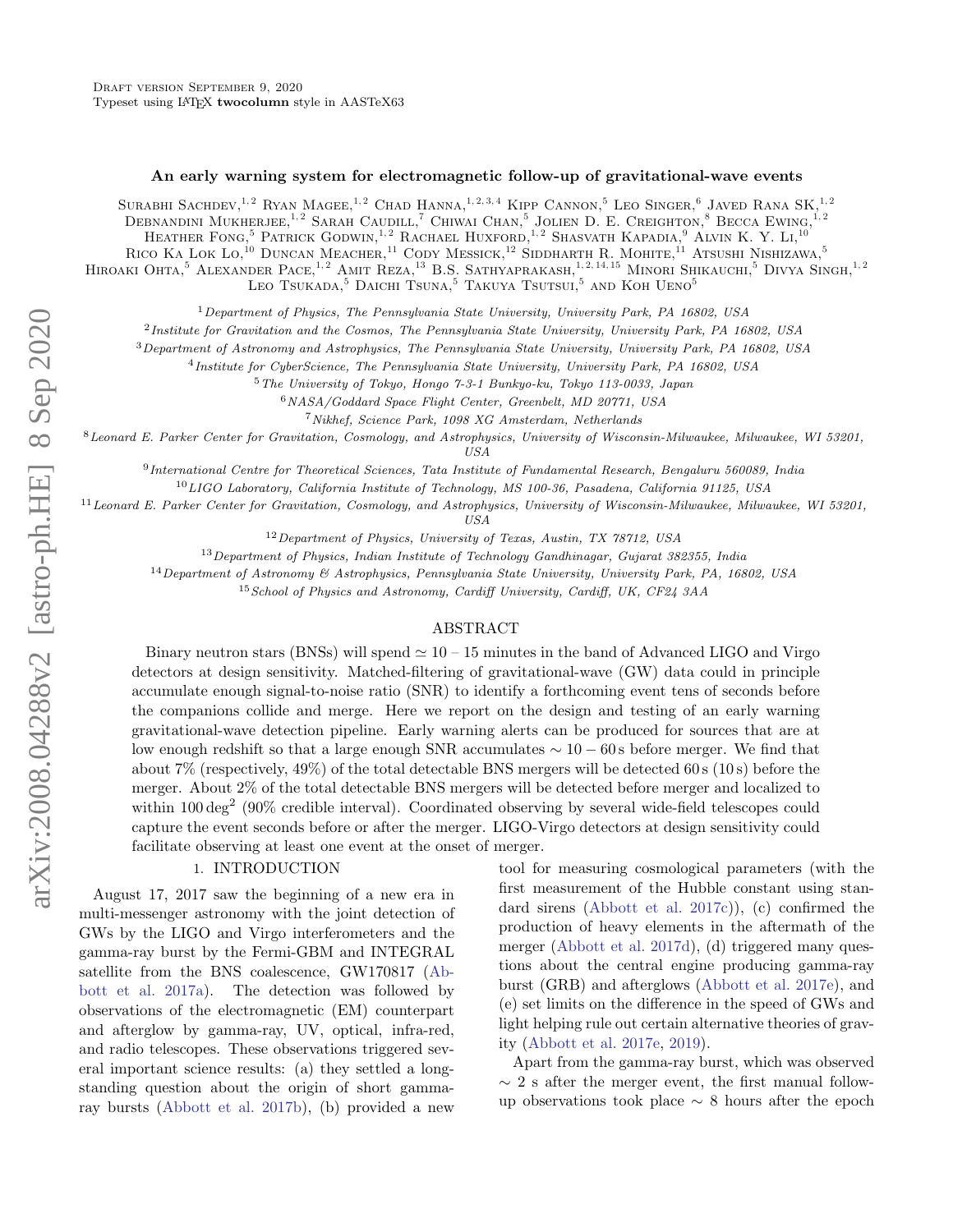of merger [\(Abbott et al.](#page-5-1) [2017b\)](#page-5-1). The GW alert was sent out ∼ 40 minutes [\(LIGO Scientific Collaboration](#page-6-0) [2017a\)](#page-6-0) and the sky localization  $\sim$  4.5 hours [\(LIGO Sci](#page-6-1)[entific Collaboration](#page-6-1) [2017b\)](#page-6-1) after the signal arrived on earth. Among the factors that contributed to the delay were a non-stationary glitch in the Livingston interferometer and issues with the transfer of data from the Virgo detector to analysis sites delaying the sky localization of the event. By the time EM telescopes participating in the follow-up program received the alerts the source was below the horizon for them.

For a fraction of BNS events it will be possible to issue alerts up to  $\delta t \sim 60$  s before the epoch of merger. Premerger or *early warning* detections will facilitate electromagnetic observations of the prompt emission, which encodes the initial conditions of the outflow and the state of the merger remnant. Indeed, early optical and ultraviolet observations are necessary to further inform our understanding of r -process nucleosynthesis [\(Nicholl](#page-6-2) [et al.](#page-6-2) [2017\)](#page-6-2) and shock-heated ejecta [\(Metzger](#page-6-3) [2017\)](#page-6-3), while prompt X-ray emission would reveal the final state of the remnant [\(Metzger & Piro](#page-6-4) [2014;](#page-6-4) [Ciolfi & Siegel](#page-5-6) [2015;](#page-5-6) [Siegel & Ciolfi](#page-6-5) [2016\)](#page-6-5). Early observations made in the radio band could indicate pre-merger magnetosphere interactions [\(Most & Philippov](#page-6-6) [2020\)](#page-6-6), and would test models that propose BNS as a possible precursor of fast radio bursts [\(Totani](#page-6-7) [2013;](#page-6-7) [Wang et al.](#page-6-8) [2016;](#page-6-8) [Dokuchaev](#page-6-9) [& Eroshenko](#page-6-9) [2017\)](#page-6-9).

The GstLAL-based inspiral pipeline [\(Sachdev et al.](#page-6-10) [2019;](#page-6-10) [Hanna et al.](#page-6-11) [2020;](#page-6-11) [Messick et al.](#page-6-12) [2017\)](#page-6-12) (hereafter shortened to GstLAL) is a low-latency matchedfiltering pipeline used to detect gravitational waves from compact binary coalescences in LIGO-Virgo data. Other low-latency detection pipelines running on LIGO-Virgo data include PyCBCLive [\(Nitz et al.](#page-6-13) [2018\)](#page-6-13), MBTAOnline [\(Adams et al.](#page-5-7) [2016\)](#page-5-7), SPIIR [\(Chu](#page-5-8) [2017\)](#page-5-8), and the unmodeled search – CWB [\(Klimenko et al.](#page-6-14) [2016\)](#page-6-14). In a seminal paper, [Cannon et al.](#page-5-9) [\(2012\)](#page-5-9) described a computationally practical filtering strategy for near real time matched-filtering of GW data that could produce early-warning triggers. This work describes the foundations of GstLAL, which has been detecting GWs in low-latency since the first observing run (O1) of the Advanced LIGO and Virgo detectors. [Cannon et al.](#page-5-9) [\(2012\)](#page-5-9) also discussed the expected rates of BNS events that could be detectable before merger and prospects for their localizations based on theoretical SNR and Fisher estimates. There have been other studies examining theoretical potentials of pre-merger BNS detections, such as [Chu et al.](#page-5-10) [\(2016\)](#page-5-10). In this Letter, for the first time, we show the implementation of a search which can detect BNSs pre-merger and provide early warnings to other

observatories in practice; we examine the performance of GstLAL in recovering BNS systems before merger by running it over a month of simulated data with added signals. Based on the median rate of BNS mergers deduced from GW170817 and GW190425 [\(Abbott et al.](#page-5-11) [2020\)](#page-5-11), our studies suggest alerts could be issued 10 s (60 s) before merger for 24 (3) BNS systems over the course of one year of observations of a three-detector Advanced network operating at design sensitivity. Our results broadly agree with the estimates of [Cannon et al.](#page-5-9) [\(2012\)](#page-5-9). In addition, we provide the distribution of realistic sky localizations (all sky localizations quoted are 90% credible intervals unless stated otherwise) for various times before merger, using a rapid Bayesian localization tool, BAYESTAR [\(Singer & Price](#page-6-15) [2016\)](#page-6-15). We find that based on current BNS merger rate estimates,  $\mathcal{O}(1)$ event will be both detected before merger and localized to  $100 \text{ deg}^2$ .

These results assume zero latency from data transfer, calibration, filtering, and follow-up processes. In real application, these latencies will need to be subtracted from the pre-merger times at which we can provide alerts. In the latest observing run of the Advanced LIGO-Virgo detectors (O3), these latencies accounted for  $\sim 20 s$  of delay in alerts, but eventutally we hope to be able to reduce it to  $\sim$  7 s for the early warning alerts. The remainder of the paper is structured as follows: we discuss the pipeline and simulations used in Section [2,](#page-1-0) the prospects of rapid sky localization of pre-merger candidates in Section [3,](#page-3-0) and broader implications of coincident GW and EM observation in Section [4.](#page-3-1)

# 2. SIMULATION

<span id="page-1-0"></span>We assess the prospects of pre-merger alerts with an Advanced LIGO-Virgo network at design sensitivity. For this study, we generate one month of stationary Gaussian data recolored to Advanced LIGO and Ad-vanced Virgo design sensitivities<sup>[1](#page-1-1)</sup>.

We generate a population of 1 918 947 simulated BNS signals, henceforth referred to as injections, using the SpinTaylorT4 waveform model [\(Buonanno et al.](#page-5-12) [2004\)](#page-5-12). Both source-frame component masses are drawn from a Gaussian distribution between  $1.0 M_{\odot} < m_1, m_2 <$  $2.0 M_{\odot}$  with mean mass of  $1.33 M_{\odot}$  and standard deviation of  $0.09 M_{\odot}$ , modeled after observations of galactic BNSs (Ozel  $&$  Freire [2016\)](#page-6-16). The neutron stars in the

<span id="page-1-1"></span><sup>&</sup>lt;sup>1</sup> We use the power spectral densities provided in https://dcc.ligo.org/LIGO-T0900288/public and https://dcc.ligo.org/LIGO-P1200087/public for the Advanced LIGO and Advanced Virgo interferometers, respectively. We assume that LIGO-Hanford and LIGO-Livingston will reach the same design sensitivities.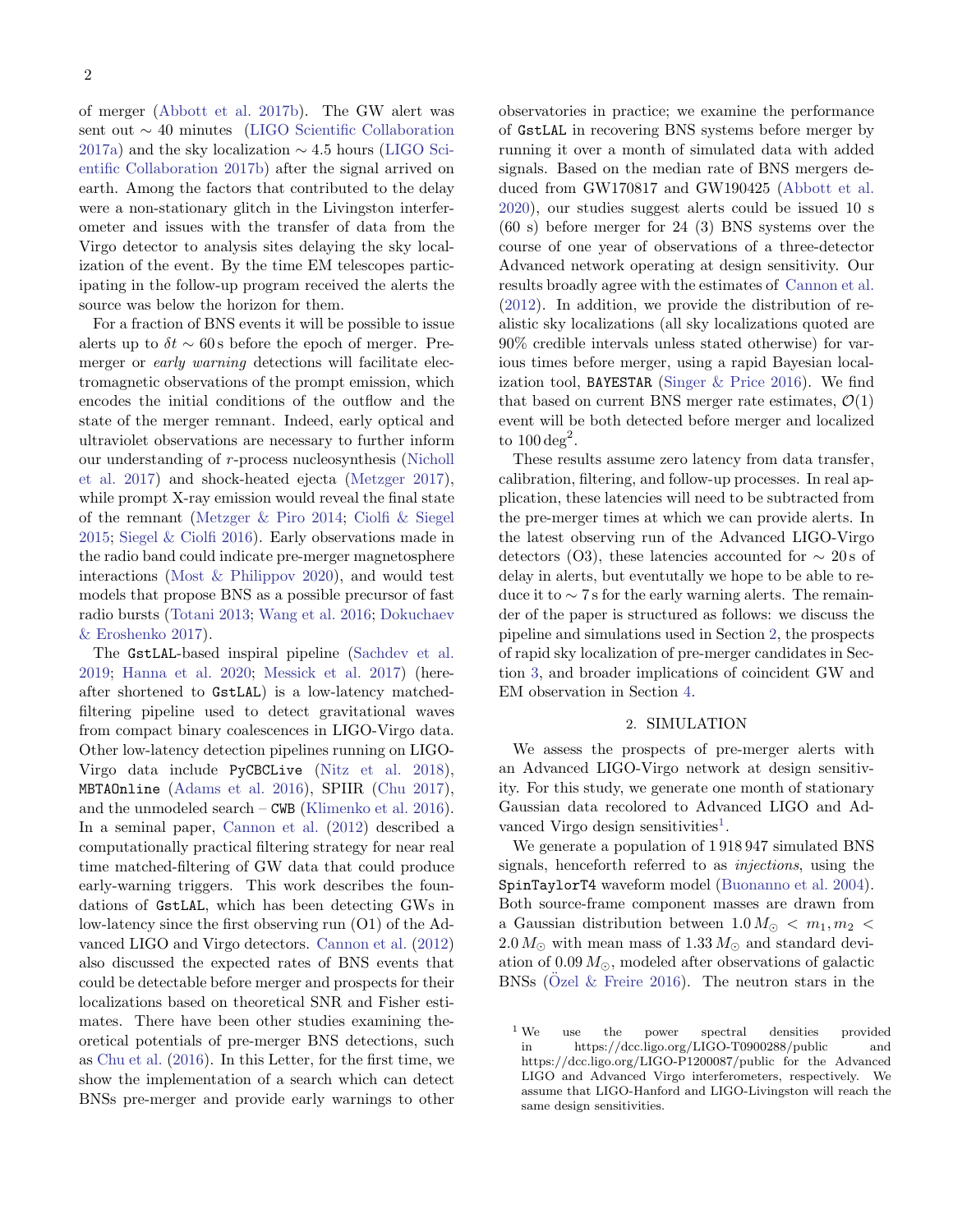population are non-spinning, motivated by the low spins of BNSs expected to merge within a Hubble time [\(Bur](#page-5-13)[gay et al.](#page-5-13) [2003;](#page-5-13) [Zhu et al.](#page-6-17) [2018\)](#page-6-17). The signals are distributed uniformly in comoving volume up to a redshift of  $z = 0.2$ . We reject 1659747 injections with LIGO-Hanford or LIGO-Livingston SNRs below 3 to reduce the computational load and inject the remaining signals in the Gaussian data. We don't expect the search to recover signals with such small SNRs so no bias is introduced in rejecting these.

We use the offline configuration of the GstLAL pipeline [\(Sachdev et al.](#page-6-10) [2019;](#page-6-10) [Hanna et al.](#page-6-11) [2020;](#page-6-11) [Messick](#page-6-12) [et al.](#page-6-12) [2017\)](#page-6-12) to recover the remaining 259 200 injected into the Gaussian data described above. GstLAL has been successfully detecting compact binary coalescences in low-latency since O1 [\(Abbott et al.](#page-5-14) [2016\)](#page-5-14) and is so far the only pipeline to detect a BNS in low-latency [\(Abbott](#page-5-0) [et al.](#page-5-0) [2017a,](#page-5-0) [2020\)](#page-5-11).

#### 2.1. GstLAL methods

<span id="page-2-0"></span>Matched-filtering GW searches use a template bank [\(Owen & Sathyaprakash](#page-6-18) [1999\)](#page-6-18) containing a set of GW waveforms covering the desired parameter space. GstLAL divides the template bank into several sub-banks by grouping templates that respond to noise in a similar fashion based on their intrinsic parameters [\(Mes](#page-6-12)[sick et al.](#page-6-12) [2017;](#page-6-12) [Sachdev et al.](#page-6-10) [2019\)](#page-6-10). It then uses the LLOID method [\(Cannon et al.](#page-5-9) [2012\)](#page-5-9) to construct orthogonal basis filters from the sub banks by performing in order multi-banding and singular value decomposition (SVD) [\(Cannon et al.](#page-5-15) [2010\)](#page-5-15) of each time slice. The data is cross-correlated with the basis filters to produce GW candidates. Candidates with SNRs below 4.0 are discarded to reduce the volume of triggers. Candidates that survive this step are assigned a log likelihoodratio,  $\log \mathcal{L}$ . The log likelihood-ratio ranks candidate events by their SNR, the sensitivity of each detector at the time of the trigger, an autocorrelation-based signal consistency test  $(\xi^2)$ , and (for coincident triggers) the time and phase delays between participating interferometers [\(Cannon et al.](#page-5-16) [2015;](#page-5-16) [Messick et al.](#page-6-12) [2017;](#page-6-12) [Hanna](#page-6-11) [et al.](#page-6-11) [2020;](#page-6-11) [Sachdev et al.](#page-6-10) [2019\)](#page-6-10). A template-dependent factor,  $\log P(\vec{\theta}_k | \text{signal})$  where  $\vec{\theta}$  denotes the template, is included in the log likelihood-ratio to account for the population mass-model [\(Fong](#page-6-19) [2018\)](#page-6-19) of signals. The distribution of log-likelihood ratio for noise triggers is created by sampling the noise distributions of the parameters it depends on, and all candidates are subsequently assigned a false-alarm-rate to describe how often a candidate with a  $\log \mathcal{L}$  at least as high as its own is expected to be produced from noise fluctuations.

#### 2.2. Early-warning methods

In this search, we used a stochastically generated template bank [\(Privitera et al.](#page-6-20) [2014;](#page-6-20) [Harry et al.](#page-6-21) [2009\)](#page-6-21) with non-spinning components between masses  $0.95M_{\odot}$  $m_1, m_2 < 2.4 M_{\odot}$ ; bounds chosen to account for edge effects and redshift, and chirp mass  $\in (0.9M_{\odot}, 1.7M_{\odot})$ ; bounds chosen based on the Gaussian population described above. We model the GW emission from 10 Hz to merger using the TaylorF2 [\(Sathyaprakash & Dhu](#page-6-22)[randhar](#page-6-22) [1991;](#page-6-22) [Blanchet et al.](#page-5-17) [1995,](#page-5-17) [2005;](#page-5-18) [Buonanno](#page-5-19) [et al.](#page-5-19) [2009\)](#page-5-19) waveform. The resulting template bank has a minimum match of 98% [\(Owen & Sathyaprakash](#page-6-18) [1999\)](#page-6-18) and consists of 80 679 waveforms. The templatedependent factor to account for the population massmodel used in the log-likelihood ratio is modeled as a Gaussian in chirp mass with a mean of  $1.18M_{\odot}$  and a standard deviation of  $0.055M_{\odot}$ . The mean chirp mass is derived from the Gaussian component mass distribution described in Section [2](#page-1-0) at a redshift of  $z = 0.02$ .

We repeat the search six times, using the same template bank and the same dataset inluding injections, to determine the pipeline's performance at various times before merger. The searches begin filtering at 10 Hz, but complete filtering at different frequencies. In particular, we choose 29 Hz, 32 Hz, 38 Hz, 49 Hz, 56 Hz, and 1024 Hz to analyze signal recovery at (approximately) 58 s, 44 s, 28 s, 14 s, 10 s, and 0 s before merger. We will refer to each ending frequency configurations as a different "run" in the discussion that follows. In practice, these ending frequencies are only approximate, since we chose to align the waveforms that are grouped together before performing the SVD (see Section. [2.1\)](#page-2-0) such that the waveforms in each sub bank provide the same premerger time. The times before merger quoted here are the median times for each run. In our simulation, this time ranged from  $\sim 6 \text{ s} - 99 \text{ s}$  between the 6 runs. While performing multi-banding, the waveforms belonging to a sub-bank are time-sliced and each slice is sampled according to the highest Nyquist frequency in that subbank and time slice. However, for these runs we fixed the sample rate of the final time-slice at 2048 Hz so that the  $\xi^2$  is calculated at the full frequency resolution. As the bandwidth of the search is decreased, the variance associated with the recovered end time, phase, and SNR grow. We account for increased uncertainty in the signal end time by extending the time window in which we search for coincident signals to 10 milliseconds plus light travel time. We repeat the procedure described in [Hanna et al.](#page-6-11) [\(2020\)](#page-6-11) for each analysis to account for bandwidth related changes to the covariance matrix and construct signal distributions for time and phase delays for each of the run. In addition, we tuned the binning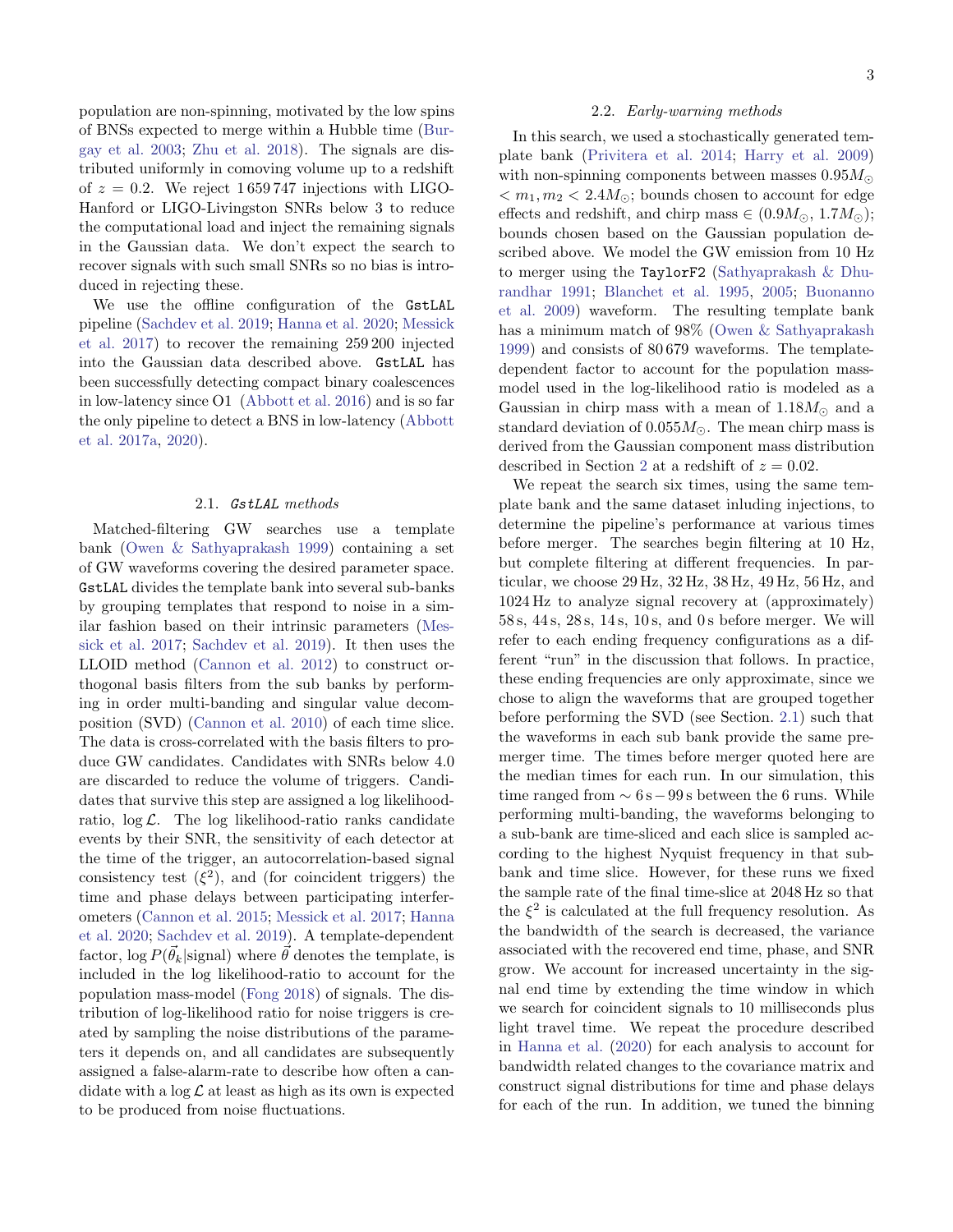and sampling of the SNR and  $\xi^2$  histograms which are used to calculate the distribution of log-likelihood ratio of noise triggers which defines the background model of the search. In absence of any simulated signals in the Gaussian data, we expect the foreground of our runs to agree with the background model computed by the search. We confirmed that for each of the 6 runs, on excluding the simulated signals, the distribution of loglikelihood ratio of the candidates agreed with the background model computed by the search.

#### 2.3. Results

We consider any injection that is recovered with a FAR  $\leq 1/(30 \text{ days})$  to be *found* by our pipeline in each of the 6 different runs. We can compute the expected number of signals for each run based on the sensitive spacetime volume of each run at our chosen FAR threshold and on the local BNS merger rate,  $250 - 2810 \,\text{Gpc}^{-3} \,\text{a}^{-1}$  (90% credible interval) [\(Abbott](#page-5-11) [et al.](#page-5-11) [2020\)](#page-5-11). The sensitive spacetime volume of the search at a given FAR threshold is then estimated as

$$
\langle VT \rangle = \langle VT \rangle_{\text{injected}} \frac{N_{\text{recovered}}}{N_{\text{total sums}}},\tag{1}
$$

where  $N_{recovered}$  is the number of recovered injections at the given FAR. This assumes that the injections have not been restricted to space or time that the pipeline could gave been sensitive to. For this signal distribution, the simulated signals probed a spacetime volume of  $VT_{\text{injected}} = 0.178 \,\text{Gpc}^3$  a. The results are shown in Table [1.](#page-3-2) We expect 12–132 BNSs per year for a threedetector Advanced network at design sensitivity, about half of which will be detected 10s before merger and 1–9 events will be detected a minute before merger.

At a FAR of 1/30 days, based on the current median BNS merger rate  $(1035 \text{ Gpc}^{-3} \text{a}^{-1})$ , average of the two median rates from [Abbott et al.](#page-5-11) [\(2020\)](#page-5-11)), the contamination fraction from noise for the  $29 \text{ Hz run } (60 \text{ s})$ before merger is 79%, going down to 20% for the full bandwidth run. The contamination fraction is higher for runs that provide the earliest triggers. This suggests a natural method to vet early warning triggers; triggers that are identified in an 'early' band but not later bands are likely to be noise.

# <span id="page-3-0"></span>3. SKY LOCALIZATION OF EARLY WARNING ALERTS

The primary goal of providing pre-merger alerts for BNSs is to facilitate electromagnetic observations before and/ or at merger. The earliest alerts we could provide will be  $\sim 60 s$  before merger, therefore to achieve this goal it is crucial that we provide rapid and accurate

| $f_{\text{high}}$ (Hz) | $\langle VT \rangle$ (Gpc <sup>3</sup> a) |      | $N_{\text{sienals}}(a^{-1})$ $N_{\text{low}} - N_{\text{high}}(a^{-1})$ |
|------------------------|-------------------------------------------|------|-------------------------------------------------------------------------|
| 29                     | $2.55 \times 10^{-4}$                     | 3.21 | $0.775 - 8.71$                                                          |
| 32                     | $3.84 \times 10^{-4}$                     | 4.84 | $1.17 - 13.2$                                                           |
| 38                     | $7.23 \times 10^{-4}$                     | 9.12 | $2.20 - 24.8$                                                           |
| 49                     | $1.45 \times 10^{-3}$                     | 18.2 | $4.41 - 49.5$                                                           |
| 56                     | $1.88 \times 10^{-3}$                     | 23.6 | $5.71 - 64.2$                                                           |
| 1024                   | $3.86 \times 10^{-3}$                     | 48.7 | $11.8 - 132$                                                            |

<span id="page-3-2"></span>**Table 1.** Sensitive spacetime volume  $(\langle VT \rangle)$  of the 6 runs and the expected number of signals  $(N_{\text{signals}})$  per year based on the median BNS merger rate. We also show the expected range of events based on the uncertainty in the BNS merger rate  $(N_{\text{low}} - N_{\text{high}})$ .

sky localizations. LIGO-Virgo use BAYESTAR [\(Singer](#page-6-15) [& Price](#page-6-15) [2016\)](#page-6-15) to generate rapid localizations, which is a fast Bayesian algorithm that can reconstruct positions of GW transients using the output provided by the matched-filtering searches. We generate the SNR time series of all injections that pass the FAR threshold for each run and provide these to BAYESTAR in order to localize the signals. The results are shown in Fig. [1.](#page-4-0) We show the cumulative histograms of the 90% credible interval of sky localizations of the injections that pass the FAR threshold in each run. The right vertical axis shows the expected number of events per year as a function of the largest localization area based on the median merger rate, the left vertical axis shows this number as a fraction of the total injections recovered at the full bandwidth. In addition we show cumulative histograms of luminosity distances of events that pass the FAR threshold in Fig. [2.](#page-4-1) These results can be easily reinterprated with any update in the BNS merger rate.

#### 4. DISCUSSION

<span id="page-3-1"></span>Ideally we want the signals to be well localized in sky given the small fields of view (FOVs) of optical telescopes. Fig. [1](#page-4-0) shows that at least one event per year will be both detected before merger and localized to within 100 deg<sup>2</sup> . Furthermore, if we consider the "searched area", defined as the area searched in the sky according to the localization PDF before finding the true location of the event, about 9 events per year (∼ 18 % of total detectable BNSs) will be both detected before merger and found before searching over  $100 \deg^2$ . Additionally, the searched area can be reduced by using galaxy catalogs to inform imaging strategies [\(Hanna et al.](#page-6-23) [2014\)](#page-6-23). Events we are able to provide early warnings for, especially the well localized ones, will be the ones that are the closest to us further enabling better follow-up. At least 1 event per year (3.4% of the total) detected 60 s before merger will be within 100 Mpc and about 13 events per year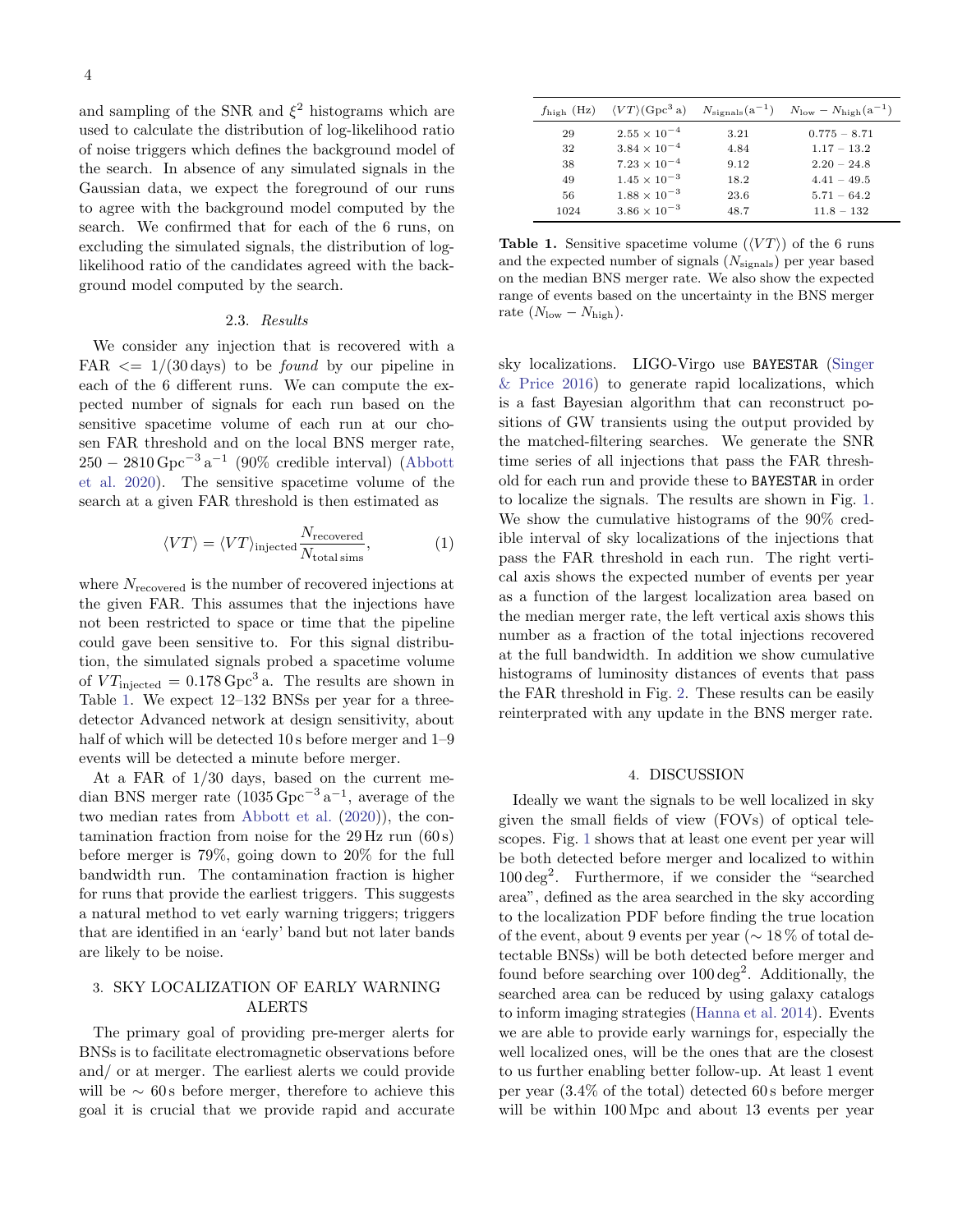

<span id="page-4-0"></span>Figure 1. Cumulative distributions of the sky localizations (90% credible interval) of injections that pass the FAR threshold in each run. Results are shown for a three-detector network (LIGO-Hanford, LIGO-Livingston, Virgo) operating at design sensitivity. The left vertical axis shows the number as a fraction of the total recovered injections at full bandwidth. The right vertical axis shows the expected number of events per year based on the median BNS merger rate. We expect at least one event per year detected before merger and localized to within  $100 \text{ deg}^2$ .



<span id="page-4-1"></span>Figure 2. Cumulative distributions of the luminosity distance of injections that pass the FAR threshold in each run. Results are shown for a three-detector network (LIGO-Hanford, LIGO-Livingston, Virgo) operating at design sensitivity. The left vertical axis shows the number as a fraction of the total recovered injections at full bandwidth. The right vertical axis shows the expected number of events per year based on the median BNS merger rate. About half of the events that are detected before merger will be within 200 Mpc.

(28% of the total) will both be detected before merger and lie within 200 Mpc (Fig. [2\)](#page-4-1).

Wide-field optical transient facilities such as the BlackGEM array  $(0.65 \,\mathrm{m}/2.7 \,\mathrm{deg}^2)$  per telescope) with 3 telescopes planned in the first phase of operation eventually exapnding to 15 telescopes [\(BlackGEM](#page-5-20) [2020\)](#page-5-20), the Zwicky Transient Facility  $(1.2 \,\mathrm{m}/47 \,\mathrm{deg}^2)$  [\(ZTF](#page-6-24) [2020\)](#page-6-24), the Dark Energy Camera  $(4\,\text{m}/3.8\,\text{deg}^2)$  [\(Flaugher et al.](#page-6-25) [2015\)](#page-6-25), the Rubin Observatory  $(8.4 \,\mathrm{m}/9.6 \,\mathrm{deg}^2)$  [\(LSST](#page-6-26) [2020\)](#page-6-26), the Swope Telescope  $(1 \text{ m}/7 \text{ deg}^2)$  [\(SWOPE](#page-6-27)) [2020\)](#page-6-27), the [Subaru](#page-6-28) Telescope  $(8.2 \,\mathrm{m}/1.7 \,\mathrm{deg}^2)$  Subaru [\(2020\)](#page-6-28), etc., operated in "target of opportunity" mode will be most fitting for the optical follow-up of well localized events. Events with larger localization areas will be useful to alert space telescopes, such as the Fermi Gamma-ray Burst Monitor (all-sky) and the Swift Observatory (hosting the Burst Alert Telescope with a FOV of  $\sim 10000 \text{ deg}^2$  and can localize events with an accuracy of 1 to 4 arc-minutes within 15 s, X-Ray Telescope, and Ultra Violet Optical Telescope). Pre-merger GW detection will be especially helpful to identify subthreshold GRBs for off-axis BNS mergers [\(Tohuvavohu](#page-6-29) [et al.](#page-6-29) [2020\)](#page-6-29). Radio telescopes with large FOVs of hundreds of square degrees such as the Murchison Widefield Array [\(MWA](#page-6-30) [2020\)](#page-6-30), the National Radio Astronomy Observatory [\(NRAO](#page-6-31) [2020\)](#page-6-31) consisting of several telescope arrays, the Giant Metre-Wave Radio Telescope [\(GMRT](#page-6-32) [2020\)](#page-6-32), the Owens Valley Long Wavelength Array [\(OVRO-LWA](#page-6-33) [2020\)](#page-6-33), and (under construction) the Square Kilometre Array [\(SKA](#page-6-34) [2020\)](#page-6-34), etc. can use even the poorly localized early warning alerts. [Cal](#page-5-21)[lister et al.](#page-5-21) [\(2019\)](#page-5-21) have demonstrated a search which looks for radio signals coincident with GW alerts by buffering the data of OVRO-LWA, to look for signals coincident with the GW170104 [\(Abbott et al.](#page-5-22) [2017f\)](#page-5-22). Early warning alerts will enable buffering of the radio data at significantly higher time resolution. [James](#page-6-35) [et al.](#page-6-35) [\(2019\)](#page-6-35) also describe using negative-latency BNS merger alerts to detect prompt radio bursts with MWA. Early warning alerts will also be useful for ground-based gamma-ray detector facilities such as the Cherenkov Telescope Array, which consists of several fast slewing

telescopes [\(CTA](#page-6-36) [2020\)](#page-6-36). They can slew within tens of seconds but must be pointing at the source at the time of merger, since there is no hypothesized after glow at the high energies these telescopes can detect. The pre-merger latencies described in the paper are

the median latencies from each run. The exact premerger latencies depend on the template masses, and range from 6 s–99 s. The pre-merger times quoted in this paper also assume zero latency from data transfer, calibration, and the matched-filtering processes. In O3, this latency was about  $\sim 20$  s; our goal is to bring this latency down to  $\sim$  7 s for the smaller bandwidth (early warning) configurations.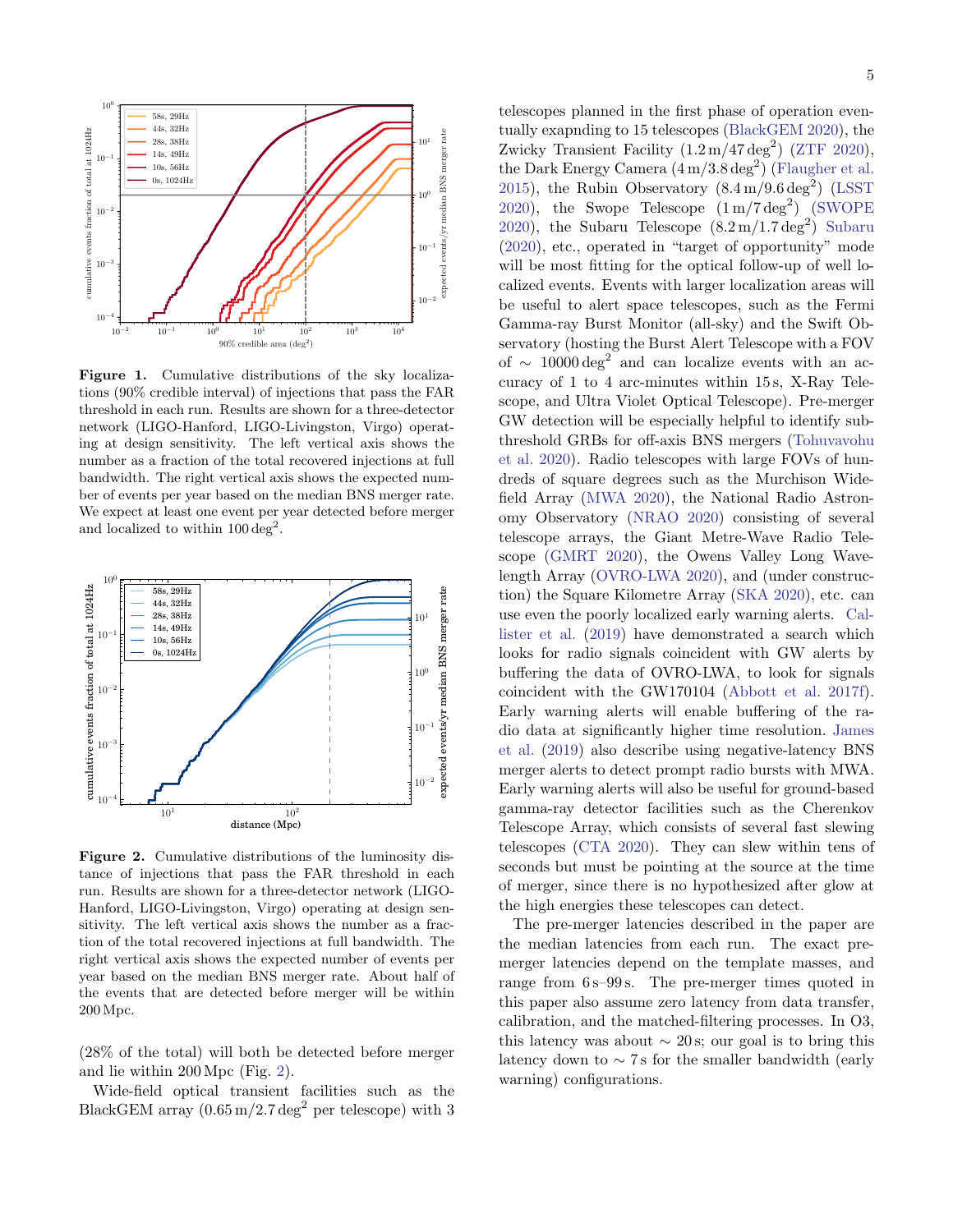The low-latency GstLAL pipeline recently participated in a test of the LIGO-Virgo early warning infrastructure and issued the first test alerts and retractions for premerger candidates [\(LIGO Scientific Collaboration](#page-6-37) [2020;](#page-6-37) [Guide](#page-6-38) [2020\)](#page-6-38). This test will be described in more detail in a future publication.

# 5. ACKNOWLEDGEMENTS

This work was supported by the NSF grant OAC-1841480. S.S. is supported by the Eberly Research Funds of Penn State, The Pennsylvania State University, University Park, Pennsylvania. D.M. acknowledges the support of NSF PHY-1454389, ACI-1642391, and OAC-1841480. S.R.M thanks the LSSTC Data Science Fellowship Program, which is funded by LSSTC, NSF Cybertraining Grant #1829740, the Brinson Foundation, and the Moore Foundation; his participation in the program has benefited this work. B.S.S. is supported in part by NSF Grant No. PHY-1836779 and AST-1708146. Computations for this research were performed on the Pennsylvania State University's Institute for Computational and Data Sciences Advanced CyberInfrastructure (ICDS-ACI). We also thank the LIGO Laboratory for use of its computing facility to make this work possible.

Software: The analysis of the data and the detections of the simulation signals were made using the GSTLAL-based inspiral software pipeline [\(Cannon](#page-5-9) [et al.](#page-5-9) [2012;](#page-5-9) [Privitera et al.](#page-6-20) [2014;](#page-6-20) [Messick et al.](#page-6-12) [2017;](#page-6-12) [Sachdev et al.](#page-6-10) [2019;](#page-6-10) [Hanna et al.](#page-6-11) [2020\)](#page-6-11). These are built on the LALSUITE software library [\(LIGO Scien](#page-6-39)[tific Collaboration](#page-6-39) [2018\)](#page-6-39). The sky localizations made use of ligo.skymap<sup>[2](#page-5-23)</sup>, which uses Astropy,<sup>[3](#page-5-24)</sup> a communitydeveloped core Python package for Astronomy [\(Astropy](#page-5-25) [Collaboration et al.](#page-5-25) [2013;](#page-5-25) [Price-Whelan et al.](#page-6-40) [2018\)](#page-6-40). The plots were prepared using Matplotlib [\(Hunter](#page-6-41) [2007\)](#page-6-41).

### REFERENCES

- <span id="page-5-14"></span>Abbott, B. P., et al. 2016, Phys. Rev. Lett., 116, 241103, doi: [10.1103/PhysRevLett.116.241103](http://doi.org/10.1103/PhysRevLett.116.241103)
- <span id="page-5-0"></span>—. 2017a, Phys. Rev. Lett., 119, 161101, doi: [10.1103/PhysRevLett.119.161101](http://doi.org/10.1103/PhysRevLett.119.161101)
- <span id="page-5-1"></span>—. 2017b, Astrophys. J., 848, L12, doi: [10.3847/2041-8213/aa91c9](http://doi.org/10.3847/2041-8213/aa91c9)
- <span id="page-5-2"></span>—. 2017c, Nature, 551, 85, doi: [10.1038/nature24471](http://doi.org/10.1038/nature24471)
- <span id="page-5-3"></span>—. 2017d, Astrophys. J., 850, L39, doi: [10.3847/2041-8213/aa9478](http://doi.org/10.3847/2041-8213/aa9478)
- <span id="page-5-4"></span>—. 2017e, Astrophys. J., 848, L13, doi: [10.3847/2041-8213/aa920c](http://doi.org/10.3847/2041-8213/aa920c)
- <span id="page-5-22"></span>—. 2017f, Phys. Rev. Lett., 118, 221101, doi: [10.1103/PhysRevLett.118.221101,10.1103/](http://doi.org/10.1103/PhysRevLett.118.221101, 10.1103/PhysRevLett.121.129901) [PhysRevLett.121.129901](http://doi.org/10.1103/PhysRevLett.118.221101, 10.1103/PhysRevLett.121.129901)
- <span id="page-5-5"></span>—. 2019, Phys. Rev. D, 100, 104036, doi: [10.1103/PhysRevD.100.104036](http://doi.org/10.1103/PhysRevD.100.104036)
- <span id="page-5-11"></span>—. 2020. <https://arxiv.org/abs/2001.01761>
- <span id="page-5-7"></span>Adams, T., Buskulic, D., Germain, V., et al. 2016, Class. Quant. Grav., 33, 175012, doi: [10.1088/0264-9381/33/17/175012](http://doi.org/10.1088/0264-9381/33/17/175012)
- <span id="page-5-25"></span>Astropy Collaboration, Robitaille, T. P., Tollerud, E. J., et al. 2013, A&A, 558, A33, doi: [10.1051/0004-6361/201322068](http://doi.org/10.1051/0004-6361/201322068)
- <span id="page-5-24"></span><span id="page-5-23"></span><span id="page-5-20"></span>BlackGEM. 2020, The BlackGEM Telescope Array, <"https://astro.ru.nl/blackgem/">
	- <sup>2</sup> https://lscsoft.docs.ligo.org/ligo.skymap
	- <sup>3</sup> http://www.astropy.org

<span id="page-5-17"></span>B. R. 2005, Phys. Rev., D71, 124004, doi: [10.1103/PhysRevD.71.124004](http://doi.org/10.1103/PhysRevD.71.124004) Blanchet, L., Damour, T., Iyer, B. R., Will, C. M., & Wiseman, A. 1995, Phys. Rev. Lett., 74, 3515, doi: [10.1103/PhysRevLett.74.3515](http://doi.org/10.1103/PhysRevLett.74.3515) Buonanno, A., Chen, Y.-b., Pan, Y., & Vallisneri, M. 2004,

<span id="page-5-18"></span>Blanchet, L., Damour, T., Esposito-Farese, G., & Iyer,

- <span id="page-5-12"></span>Phys. Rev. D, 70, 104003, doi: [10.1103/PhysRevD.74.029902](http://doi.org/10.1103/PhysRevD.74.029902)
- <span id="page-5-19"></span>Buonanno, A., Iyer, B., Ochsner, E., Pan, Y., & Sathyaprakash, B. S. 2009, Phys. Rev., D80, 084043, doi: [10.1103/PhysRevD.80.084043](http://doi.org/10.1103/PhysRevD.80.084043)
- <span id="page-5-13"></span>Burgay, M., et al. 2003, Nature, 426, 531, doi: [10.1038/nature02124](http://doi.org/10.1038/nature02124)
- <span id="page-5-21"></span>Callister, T. A., Anderson, M. M., Hallinan, G., et al. 2019, The Astrophysical Journal, 877, L39, doi: [10.3847/2041-8213/ab2248](http://doi.org/10.3847/2041-8213/ab2248)
- <span id="page-5-15"></span>Cannon, K., Chapman, A., Hanna, C., et al. 2010, Physical Review D, 82, doi: [10.1103/physrevd.82.044025](http://doi.org/10.1103/physrevd.82.044025)
- <span id="page-5-16"></span>Cannon, K., Hanna, C., & Peoples, J. 2015. <https://arxiv.org/abs/1504.04632>
- <span id="page-5-9"></span>Cannon, K., et al. 2012, Astrophys. J., 748, 136, doi: [10.1088/0004-637X/748/2/136](http://doi.org/10.1088/0004-637X/748/2/136)
- <span id="page-5-8"></span>Chu, Q. 2017, PhD thesis, The University of Western Australia
- <span id="page-5-10"></span>Chu, Q., Howell, E. J., Rowlinson, A., et al. 2016, Monthly Notices of the Royal Astronomical Society, 459, 121, doi: [10.1093/mnras/stw576](http://doi.org/10.1093/mnras/stw576)
- <span id="page-5-6"></span>Ciolfi, R., & Siegel, D. M. 2015, Astrophys. J., 798, L36, doi: [10.1088/2041-8205/798/2/L36](http://doi.org/10.1088/2041-8205/798/2/L36)